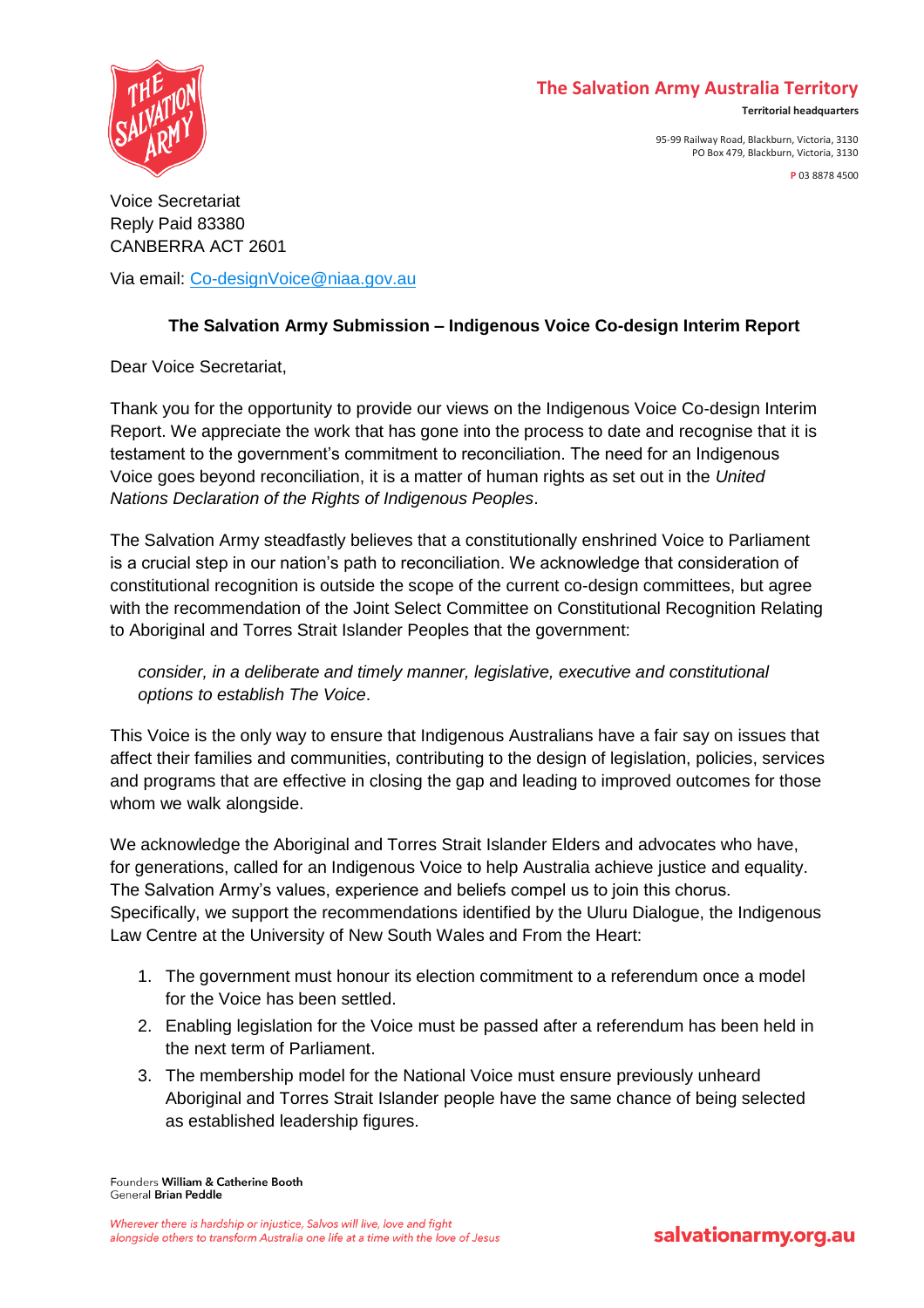

## Reconciliation

The Salvation Army Australia recently rolled out a comprehensive Aboriginal and Torres Strait Islander Competency and Capability Framework. A component of that Framework is our inaugural Reconciliation Action Plan (RAP) as a single, united Australian Territory. The process of developing our RAP involved a series of yarning circles – slow, intense, sometimes challenging yarns involving all parts of The Salvation Army in Australia. What developing our RAP reaffirmed for us was the importance of listening and truth telling. The Salvation Army's history with Aboriginal and Torres Strait Islander people has been not always matched the values we now hold dear – truth telling, and infinite patience on the part of our Aboriginal and Torres Strait Islander family, has provided a way through toward reconciliation.

The process of yarning circles demonstrated yet again, that listening to First Nations peoples leads to better outcomes for everyone, not just for Aboriginal and Torres Strait Islander peoples.

Developing our RAP has also strengthened our focus and resolve to do what we can to address hardship and injustice experienced by Aboriginal and Torres Strait Islander peoples and communities. We are committed to social justice for Aboriginal and Torres Strait Islander people and we are guided by Aboriginal and Torres Strait Islander people in how to best achieve that end.

#### A Constitutionally Enshrined Voice

The need for a Voice protected in the Australian Constitution was informed by the experience of generations of First Nations peoples, namely that:

*Previous First Nations' representative bodies (such as the Aboriginal and Torres Strait Islander Commission (ATSIC)) were set up administratively or by legislation. That meant they were easily abolished by successive governments depending on their priorities. Setting up and then abolishing representative bodies cuts across progress, damages working relationships and wastes talent that could be used to solve complex problems.*

*In the Regional Dialogues people said they were frustrated with this chopping and changing. They wanted a long lasting and durable Voice in decisions made about their own affairs. That is the reason the Uluru Statement calls for a Voice enshrined in the Constitution. They didn't want a body that could be abolished by legislation, or with the stroke of a pen by a politician. Backed by the people at a referendum, a Voice enshrined in the Constitution can make a lasting contribution to a better future for First Nations and all Australians.<sup>1</sup>*

<sup>1</sup> Uluru Statement from the Heart. (n.d.). Frequently Asked Questions. *Uluru Statement from the Heart.* https://ulurustatement.org/faqs



 $\overline{a}$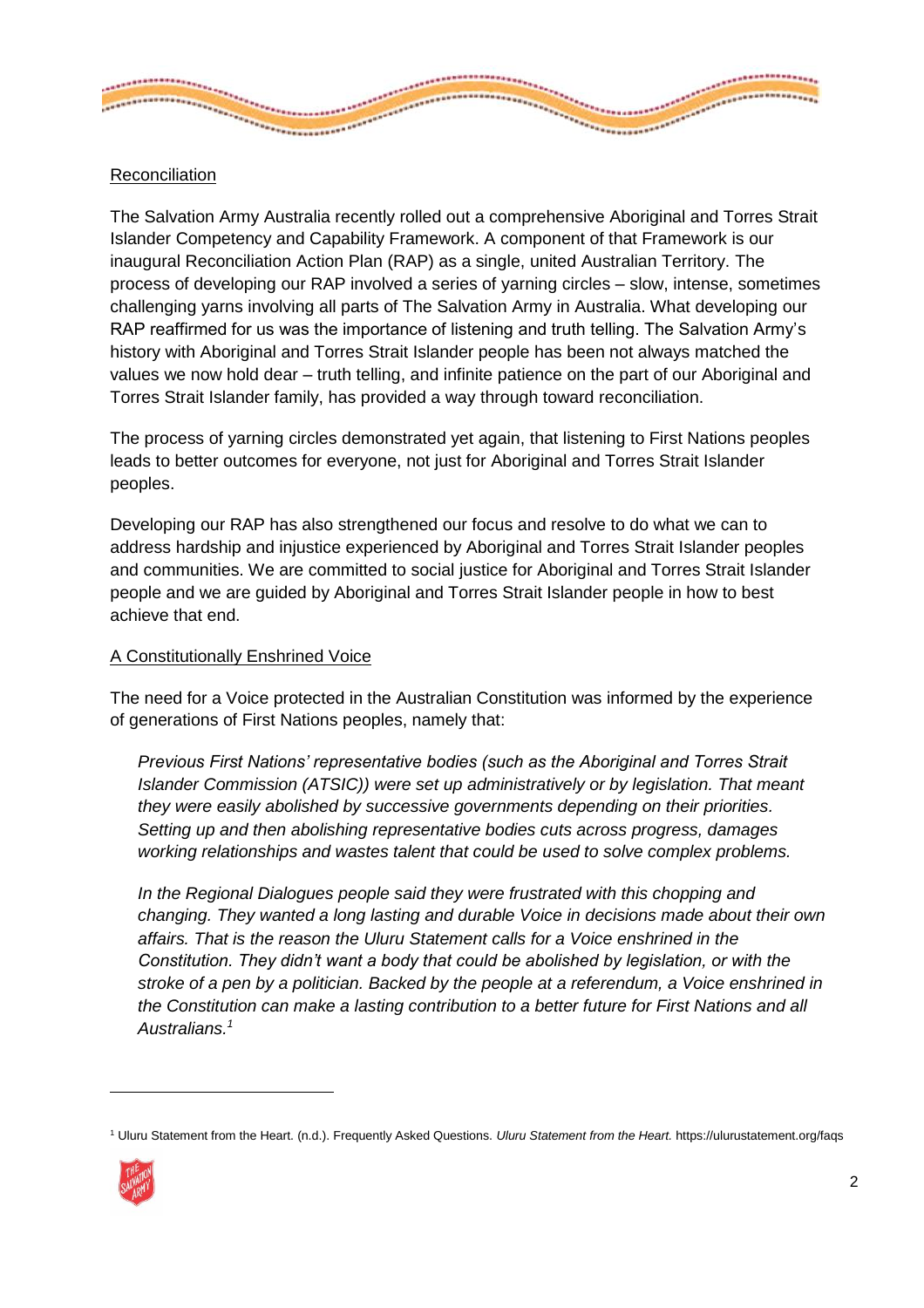

As a nation, we must listen to what Aboriginal and Torres Strait Islander people say they need. Enshrining a Voice to Parliament in the Constitution is not mere symbolism. The certainty that constitutional recognition represents offers significant practical benefit for First Nations peoples. The fact that the need to implement a constitutionally enshrined Voice is the first of 15 recommendations in the 2021 Close the Gap report demonstrates the recognised link between Aboriginal and Torres Strait Islander peoples having guaranteed input into decisions that affect them and improving the health and wellbeing outcomes of Aboriginal and Torres Strait Islander Australians.

### Enabling Legislation

We appreciate that a legislative or executive mechanism to provide a forum for advice from Aboriginal and Torres Strait Islander people is administratively and logistically less complex than a constitutionally enshrined Voice. Such a mechanism would also be inferior and would not achieve a true path to reconciliation.

As you would be aware, the Constitution and legislation perform fundamentally different roles in Australia's legal and political system. It is our view that constitutional recognition of the Voice must precede, and is a necessary pre-condition of, any legislation.

This gives the Australian people the decision-making power to take this important step. It allows the Australian people, guided and supported by our elected leaders, to decide that Australia will become a nation that properly recognises and protects our ability to listen to, and learn from, First Nations peoples.

Our understanding of all discussions around a constitutionally enshrined Voice is that its role would be advisory. It would not generate or veto legislation directly. This means that the active involvement of all Australians, through a referendum process, is even more critical in ensuring that as a Nation we can realise the many benefits of constitutional recognition.

Once its existence is protected in the Constitution, there is a role for legislation to amend the shape and structure of the Voice. These amendments should reflect lessons learnt and ensure that the intent of the Voice is preserved. Critically, because constitutional recognition would already be in place, the mechanism for amending the shape and structure of the Voice would already ensure that the experience of Aboriginal and Torres Strait Islander people is central to any amendments.

### Representing Diversity

The Salvation Army recognises the diversity represented amongst First Nations peoples and believe that a Voice that is representative of this diversity will only strengthen its ability to perform its role.